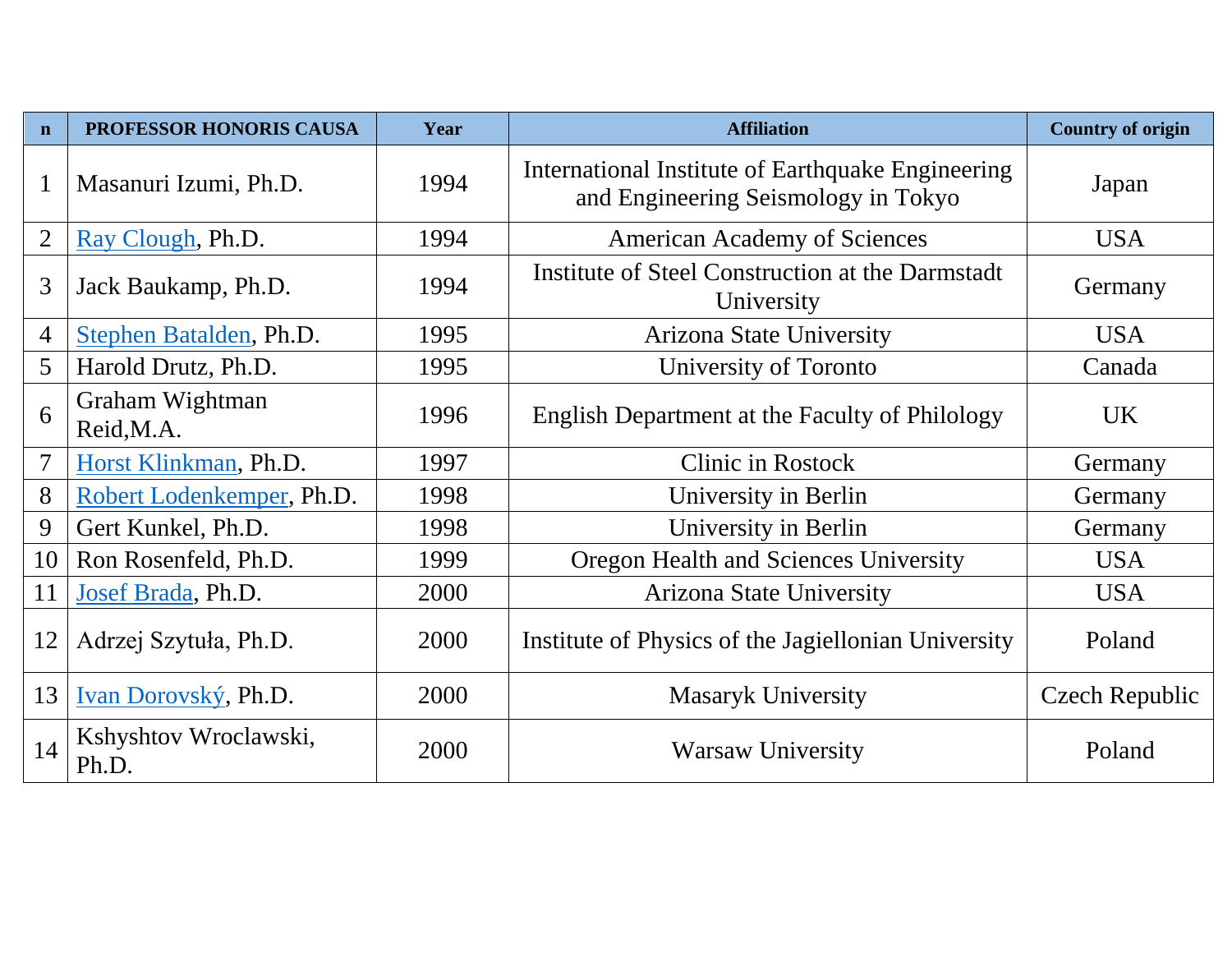| 15 | Jean-Louis Dietemann,<br>Ph.D.          | 2000 | <b>Faculty of Medicine</b>            | France     |
|----|-----------------------------------------|------|---------------------------------------|------------|
| 16 | Dušan Hadži, Ph.D.                      | 2000 | Ljubljana University                  | Slovenia   |
| 17 | Duška Simova-Tošić, Ph.D.               | 2000 | <b>Belgrade University</b>            | Serbia     |
| 18 | Ralf-Herbert Gahr, Ph.D.                | 2000 | University of Leipzig                 | Germany    |
| 19 | Miljan Mojašević, Ph.D.                 | 2000 | <b>Belgrade University</b>            | Serbia     |
| 20 | Branislav Đorđević, Ph.D.               | 2003 | <b>Belgrade University</b>            | Serbia     |
| 21 | Peter Hugo Howarth, Ph.D.               | 2003 | Southampton University                | <b>UK</b>  |
| 22 | Romano Prodi, Ph.D.                     | 2003 | President of the European Commission  | Italy      |
| 23 | Gershon Volpin, Ph.D.                   | 2005 | Haifa University                      | Israel     |
| 24 | Vitan Stefanov, Ph.D.                   | 2005 | <b>St Clement of Ohrid University</b> | Bulgaria   |
| 25 | Jakob Izbicki, Ph.D.                    | 2006 | Hamburg-Eppendorf University Hospital | Germany    |
| 26 | John Mann, Ph.D.                        | 2007 | Columbia University                   | <b>USA</b> |
| 27 | Tilman Drüeke, Ph.D.                    | 2007 | Université René Descartes             | France     |
| 28 | Günther Schmid, Ph.D.                   | 2007 | <b>Ruhr University</b>                | Germany    |
| 29 | Bjarne Fjalland, Ph.D.                  | 2007 | <b>Copenhagen University</b>          | Denmark    |
| 30 | Daniel Rukavina, Ph.D.                  | 2007 | University of Rijeka                  | Croatia    |
| 31 | Atilla Hincal, Ph.D.                    | 2008 | Hacettepe University                  | Turkey     |
| 32 | Marian Niezgoda, Ph.D.                  | 2008 | Jagiellonian University               | Poland     |
| 33 | Hans-Konrad Müller-<br>Hermelink, Ph.D. | 2008 | Würzburg University                   | Germany    |
| 34 | Phillip Genty, Ph.D.                    | 2008 | Columbia Law School                   | <b>USA</b> |